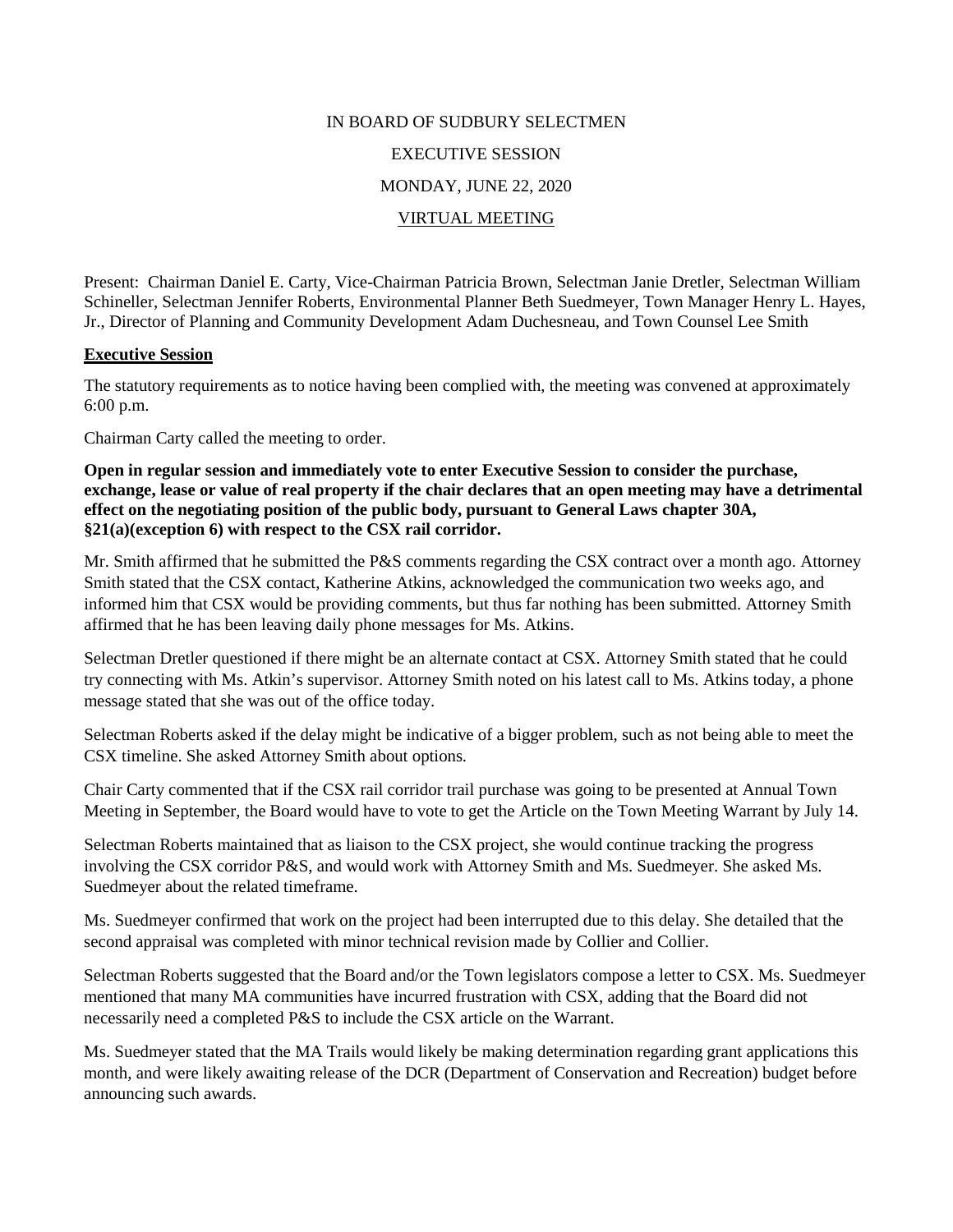Chair Carty stated that requested CSX soil testing with results must be presented to the Town before Annual Town Meeting. Selectman Roberts agreed.

Selectman Roberts asked Attorney Smith if the Board could do anything to encourage a response from CSX. Attorney Smith suggested that if he had difficulty obtaining a response from Ms. Atkins or her supervisor, he would recommend that the Board and/or Sudbury legislators compose a letter to CSX.

Chair Carty asked if such business should be conducted in Executive or Open session. Attorney Smith responded that discussing such aspects in Executive Session would be preferable, but legislative communications could likely be discussed in open session.

Selectman Roberts asked if the Board would vote to authorize her to draft such a Board letter, to be approved by the Board.

Selectman Schineller asked about the content of the proposed Board letter. Selectman Roberts stated that the letter would include a brief summary of the project and its impact on the Town of Sudbury including the sensitivity to time.

Chair Carty had no problem with Selectman Roberts composing a draft letter and working with Attorney Smith and Ms. Suedmeyer.

Attorney Smith commented that initially CSX wanted Framingham to be involved with the corridor purchase as well. He stressed that CSX later changed its stance regarding the inclusion of Framingham.

Chair Carty commented that the Board did not know if the parcel was still for sale. He stated that a third party appraisal would be helpful, as well as, presentation of comparable properties.

Attorney Smith explained the two associated methods of appraisal: "The Across the Fence Methodology," noting that appraisal of a rail corridor is very much different than another type of parcel. He explained that the other method was recognized as "Corridor enhancement fact."

Ms. Suedmeyer reiterated that general real estate parcels were viewed very much differently than rail corridor parcels.

Town Manager Hayes stated that he received no communication from Framingham since he sent a related communication to that municipality.

Selectman Schineller commented that he was not in favor of legislators composing a letter to CSX.

Vice-Chair Brown asked if the Board wanted to invite the legislators to attend an Executive Session. Chair Carty stated that the process would be simpler if the communication to CSX was generated by the Board.

Selectman Roberts asked if the Town had similar experiences with legislators. Vice-Chair Brown indicated not.

Town Manager Hayes agreed to generate another letter to the Mayor of Framingham, in attempt to encourage dialogue.

**Vote to review executive session meeting minutes, pursuant to G.L. c. 30A, § 21(a)(7) "[t]o comply with, or act under the authority of, any general or special law or federal grant-in-aid requirements" ("Purpose 7"), citing to the Open Meeting Law, G.L. c. 30A, §§ 22(f), (g).** 

It was on motion unanimously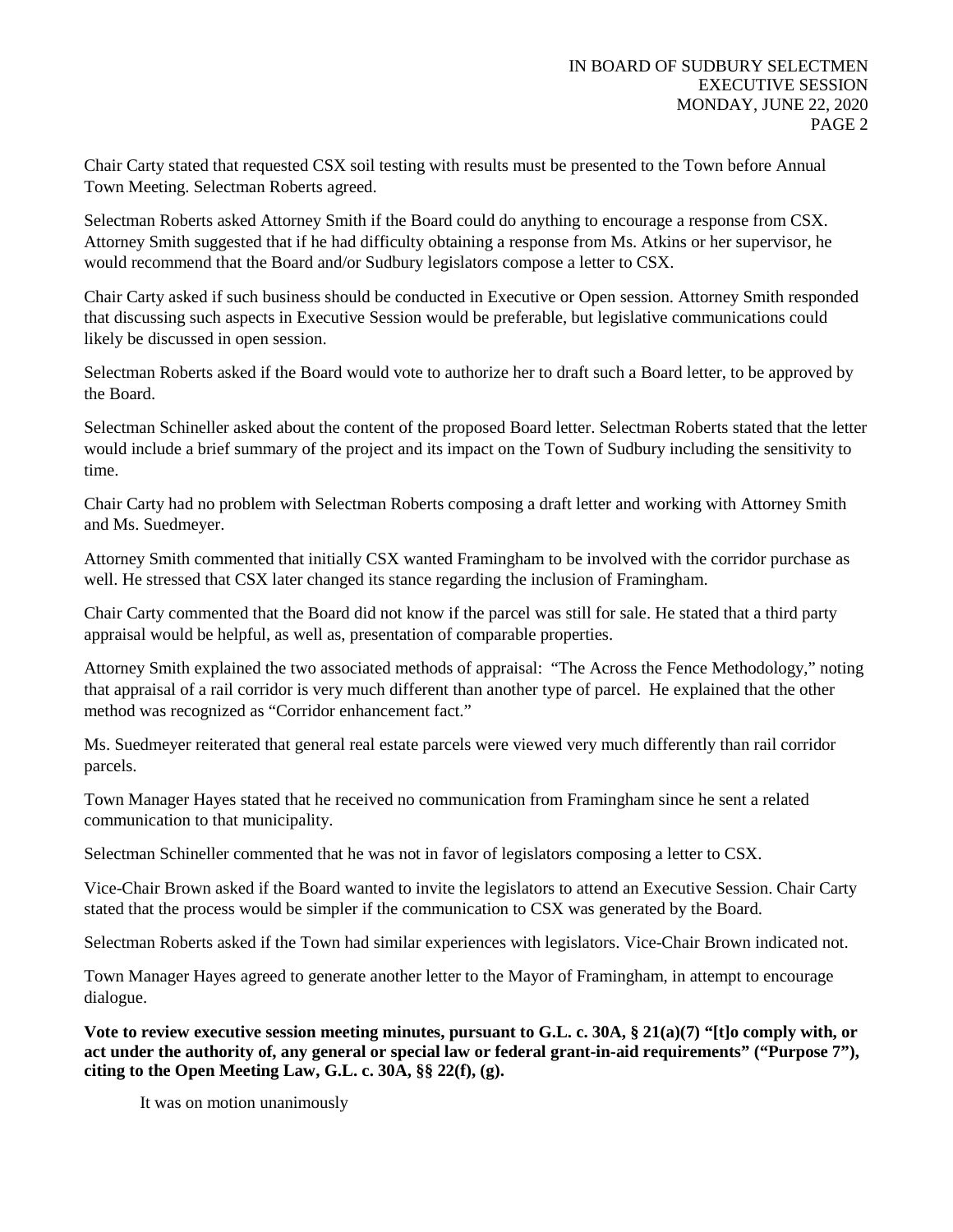VOTED: To review executive session meeting minutes, pursuant to G.L. c. 30A,  $\S 21(a)(7)$  "[t]o comply with, or act under the authority of, any general or special law or federal grant-in-aid requirements" ("Purpose 7"), citing to the Open Meeting Law, G.L. c. 30A,  $\S$  22(f), (g).

The Board discussed the following approved minutes to determine which minutes might be released to the public:

### Minutes – 1/13/15

Chair Carty suggested that the Board release the 1/13/15 minutes and redact items including collective bargaining and COLA.

Minutes – 4/14/15

Chair Carty suggested that the Board release the 4/14/15 minutes and redact items concerning collective bargaining.

Minutes – 12/22/15

Chair Carty suggested that the Board not release the 12/22/15 minutes in consideration of Sudbury Station coverage.

Minutes – 3/20/18

Chair Carty maintained that the minutes of 3/20/18 could not be released because Sudbury School Security was the primary topic.

Minutes 4/11/18

Chair Carty suggested that the minutes of 4/11/18 not be released due the coverage of Sudbury Station.

Minutes 6/5/18

Chair Carty suggested that the minutes of 6/5/18 be released.

Minutes 7/17/18

Chair Carty suggested that the minutes be released.

Minutes 7/30/18

Chair Carty suggested that the minutes of 7/30/18 not be released due to Sudbury Station coverage.

Minutes  $9/25/18$ 

Chair Carty suggested that the minutes of 9/25/18 not be released due to the included Melone property and Sudbury Station topics.

Minutes 10/30/18

Chair Carty suggested that the minutes of 10/30/18 not be released due to Sudbury Station coverage.

Minutes 3/12/19

Chair Carty suggested the release of the 3/12/19 minutes.

Minutes 3/21/19

Chair Carty suggested that the minutes of 3/21/19 not be released due to Eversource coverage.